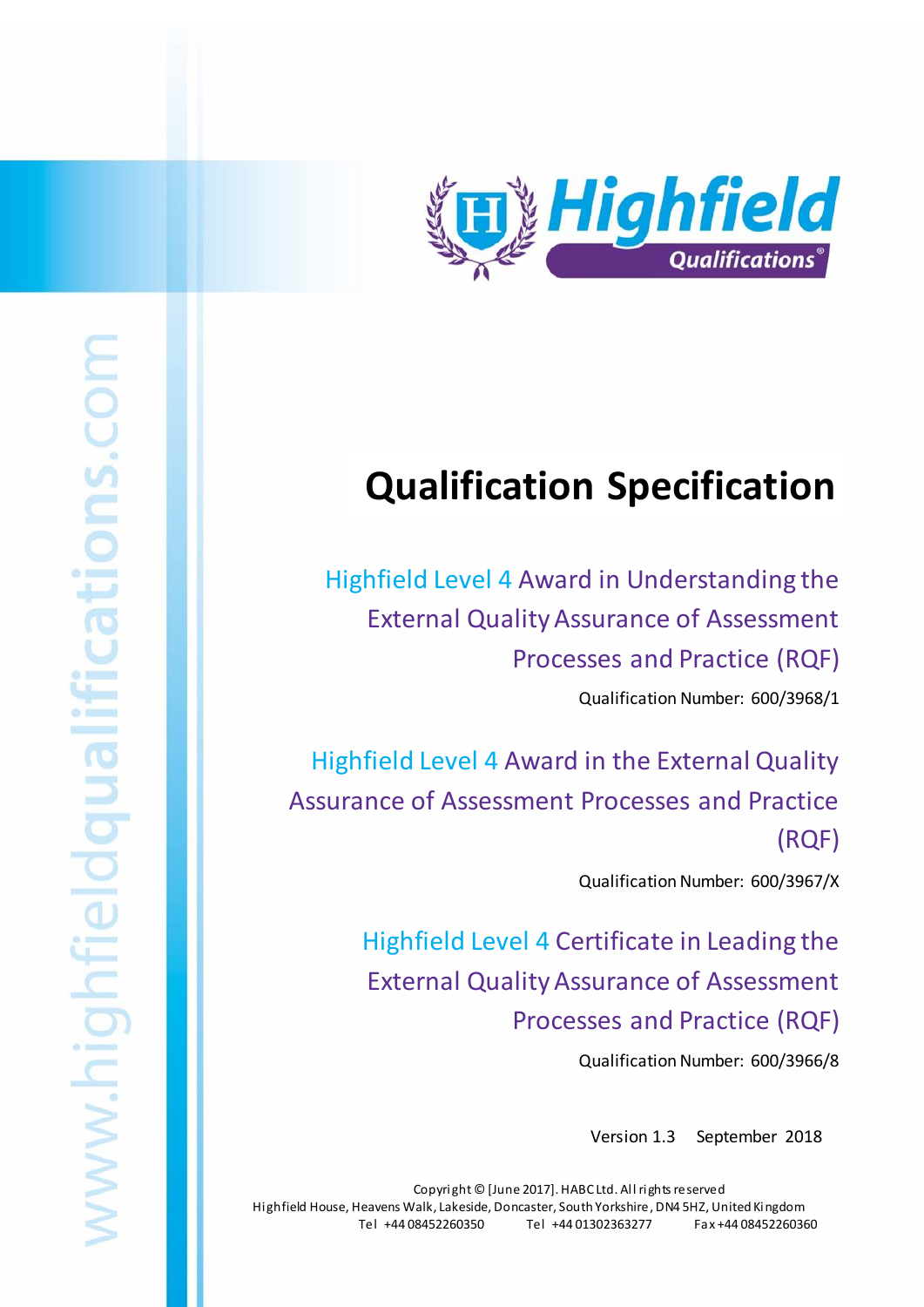

# **Contents**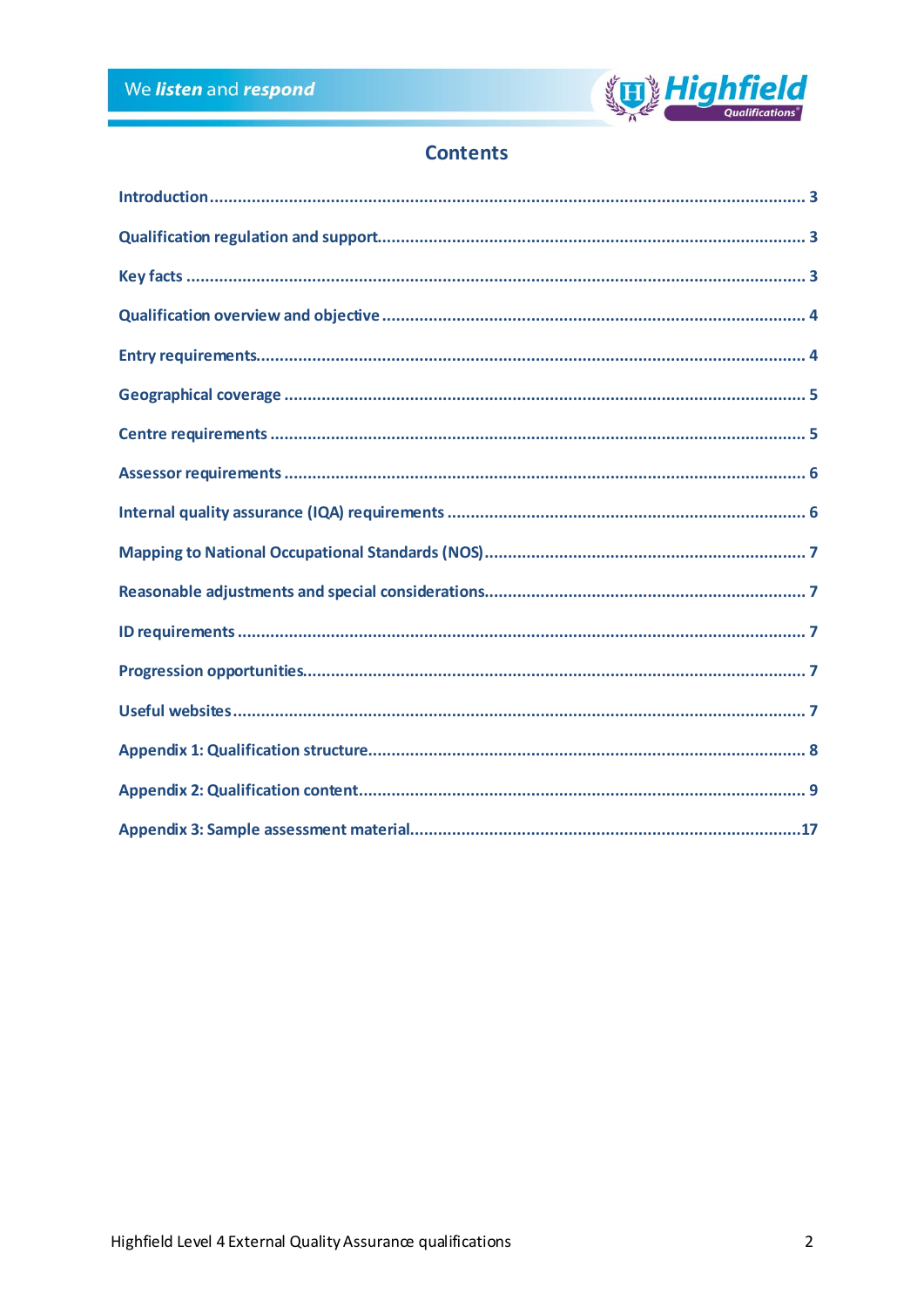

#### <span id="page-2-0"></span>**Introduction**

This qualification specification is designed to outline all you need to know to offer this qualification at your centre. If you have any further questions, please contact your account manager

# <span id="page-2-1"></span>**Qualification regulation and support**

The Highfield Level 4 External Quality Assurance qualifications have been developed and are awarded by Highfield Qualifications and sit on the Regulated Qualifications Framework (RQF). The RQF is a qualification framework regulated by Ofqual and CCEA Regulation. The qualification is also regulated by Qualifications Wales.

#### <span id="page-2-2"></span>**Key facts**

**Highfield Level 4 Award in Understanding the External Quality Assurance of Assessment Processes and Practice (RQF)**

|                                                                                                                | QAN: 600/3968/1 |  |
|----------------------------------------------------------------------------------------------------------------|-----------------|--|
| Learning Aim Reference: 60039681                                                                               |                 |  |
| Credit Value: 6                                                                                                |                 |  |
| <b>Guided learning hours (GLH):</b>                                                                            | - 45            |  |
| <b>Total Qualification Time (TQT)</b>                                                                          | 60              |  |
| Assessment Method: Portfolio of evidence                                                                       |                 |  |
| Highfield Level 4 Award in the External Quality Assurance of Assessment Processes and<br><b>Practice (RQF)</b> |                 |  |
|                                                                                                                | QAN: 600/3967/X |  |
| Learning Aim Reference: 6003967X                                                                               |                 |  |

**Credit Value: 12**

**Guided learning hours (GLH): 75**

**Total Qualification Time (TQT) 120**

**Assessment Method: Portfolio of evidence**

**Highfield Level 4 Certificate in Leading the External Quality Assurance of Assessment Processes and Practice (RQF)**

|                                          | QAN: 600/3966/8 |
|------------------------------------------|-----------------|
| Learning Aim Reference: 60039668         |                 |
| Credit Value: 17                         |                 |
| <b>Guided learning hours (GLH):</b>      | <b>100</b>      |
| <b>Total Qualification Time (TQT)</b>    | 170             |
| Assessment Method: Portfolio of evidence |                 |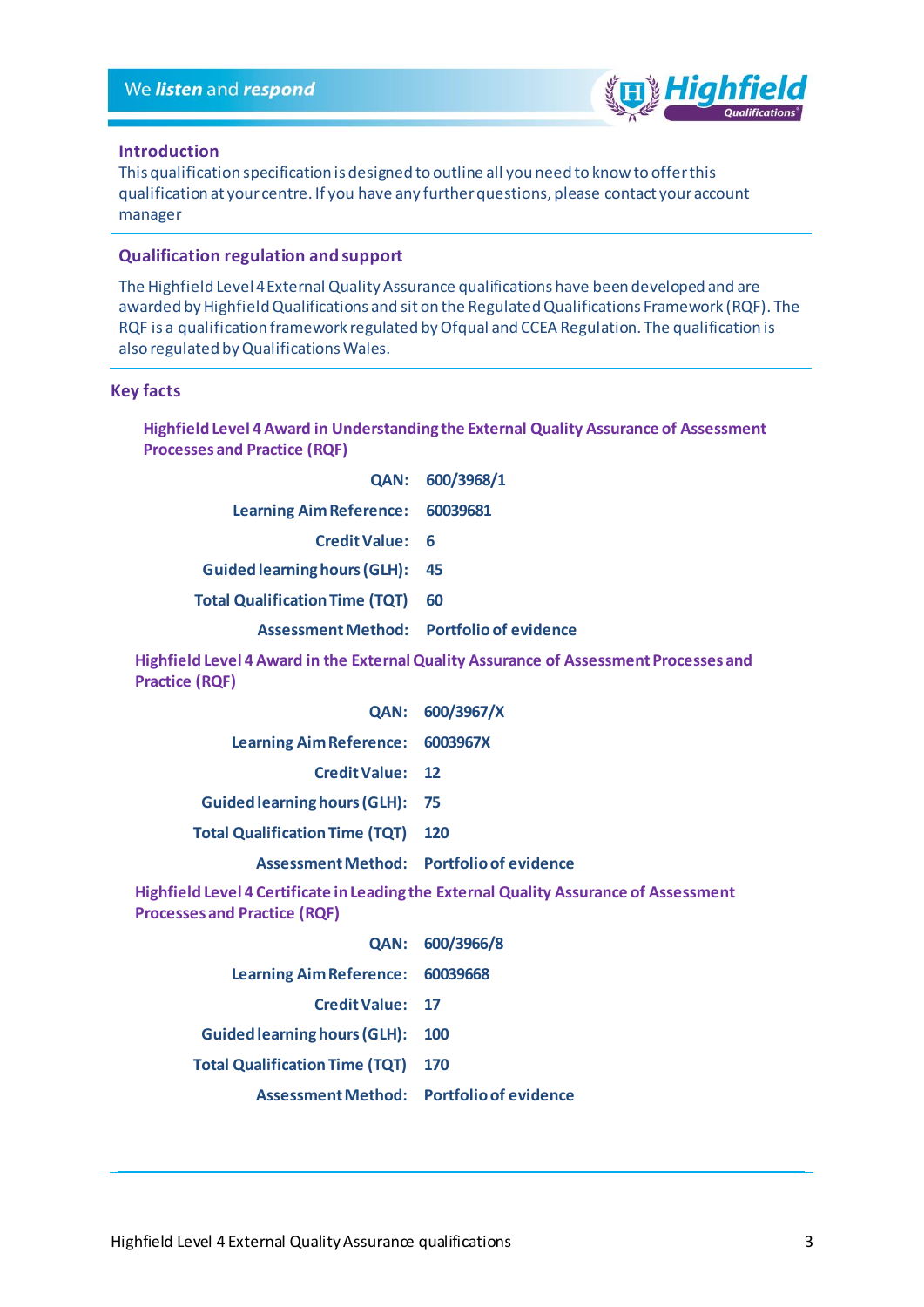

## <span id="page-3-0"></span>**Qualification overview and objective**

# **Highfield Level 4 Award in Understanding the External Quality Assurance of Assessment Processes and Practice (RQF)**

This qualification is intended for those who wish to gain an understanding of the principles and practices of external quality assurance without any requirement to practice. The objective of the qualification is to support a role in the workplace, or to prepare learners to progress to a qualification in the same subject area but at a higher level or where more specific knowledge, skills and understanding is required.

# **Highfield Level 4 Award in the External Quality Assurance of Assessment Processes and Practice (RQF)**

This qualification is intended for those who maintain the quality of assessment from outside an organisation or assessment centre, on the behalf of an awarding organisation. The objective of the qualification is to support a role in the workplace.

# **Highfield Level 4 Certificate in Leading the External Quality Assurance of Assessment Processes and Practice (RQF)**

This qualification is intended for those who lead a team of people responsible for assuring the quality of assessment from outside an organisation or assessment centre, on the behalf of an awarding organisation. The objective of the qualification is to support a role in the workplace.

## <span id="page-3-1"></span>**Entry requirements**

In order to complete this qualification, learners are required to:

Be a minimum of 19 years of age

Learners must hold one of the following qualifications prior to enrolling:

- Level 4 Award in the Internal Quality Assurance of Assessment Processes and Practice
- Level 4 Certificate in Leading the Internal Quality Assurance of Assessment Processes and Practice
- Level 4 Award in Conducting Internal Quality Assurance of the Assessment Process V1
- Internally Verify the Assessment Process D34

In addition to the above and prior to registration, for those who wish to undertake the Highfield Level 4 Award in the External Quality Assurance of Assessment Processes and Practice (RQF) and/or the Highfield Level 4 Certificate in Leading the External Quality Assurance of Assessment Processes and Practice (RQF), learners must be able to evidence their working relationship with a recognised Awarding Organisation. This evidence must be provided by the Awarding Organisation to verify that the learner is in a capacity to conduct external quality assurance on its recognised centres.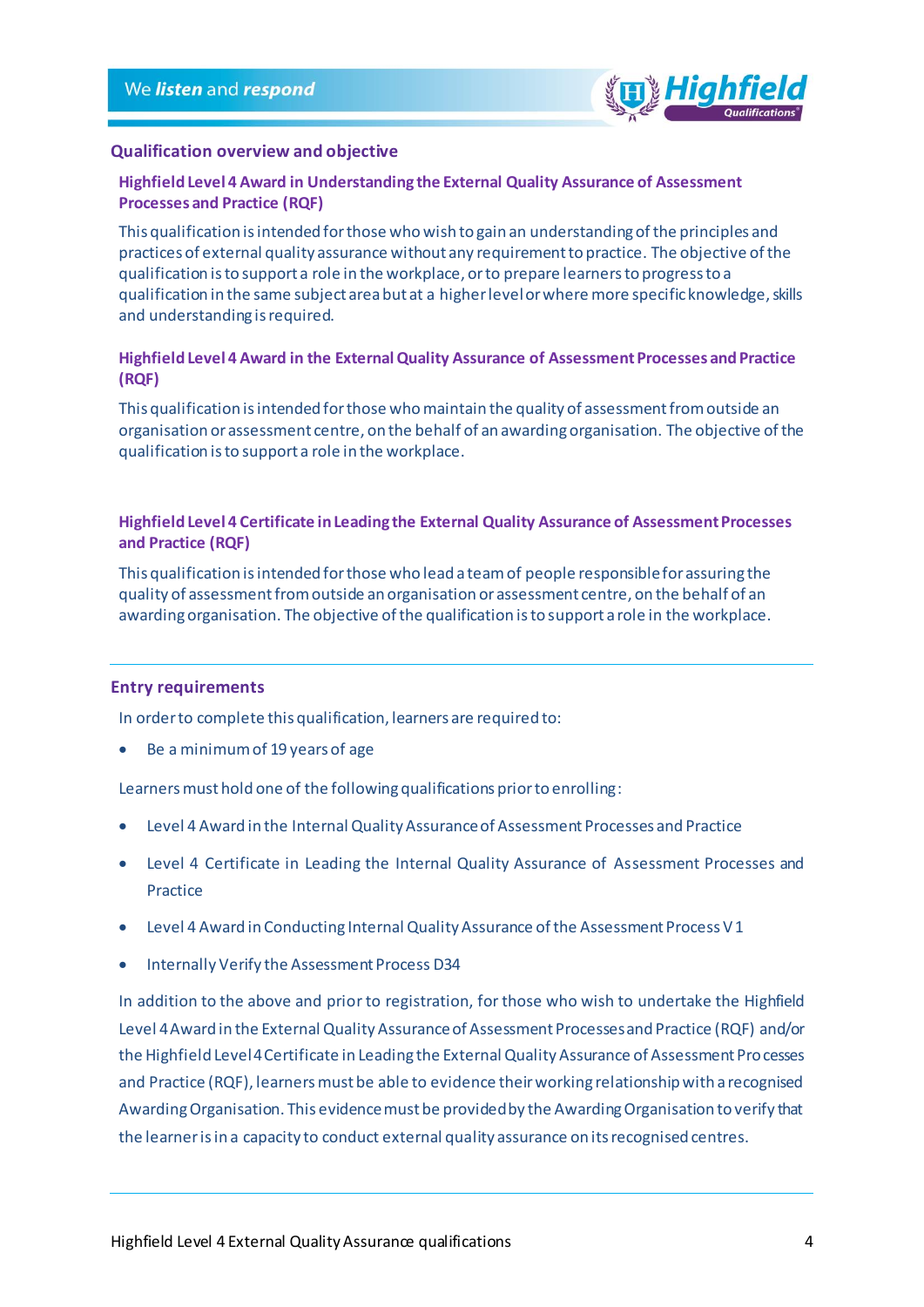

#### <span id="page-4-0"></span>**Geographical coverage**

These qualifications are suitable for learners in England, Wales or Northern Ireland.

#### <span id="page-4-1"></span>**Centre requirements**

Prior to qualification approval, centres who would like to deliver the Highfield Level 4 Award in the External Quality Assurance of Assessment Processes and Practice (RQF) and/or the Highfield Level 4 Certificate in Leading the External Quality Assurance of Assessment Processes and Practice (RQF) must be able to evidence their working relationship with a recognised Awarding Organisation for the delivery of these qualifications. This evidence must be provided by the Awarding Organisation to verify that the centre has authorisation to carry out EQA training in partnership with that Awarding Organisation.

## **Guidance on delivery**

The total qualification time and guided learning hours for these qualifications are listed in the key facts section on page 3 of this qualification specification.

TQT is an estimate of the total number of hours it would take an average learner to achieve and demonstrate the necessary level of attainment to be awarded with a qualification, both under direct supervision (forming guided learning hours) and without supervision (all other time). TQT and GLH values are advisory and assigned to a qualification as guidance.

#### **Guidance on assessment**

These qualifications are assessed by a portfolio of evidence, which will cover all assessment criteria contained within the units stipulated in the rules of combination for each qualification. These portfolios must be internally assessed and quality assured by the Centre.

Highfield has worked with subject matter experts to provide supporting assessment paperwork for Centres to use. If you wish to use alternative paperwork, this must be sent to Highfield for approval prior to commencement of the course.

The Assessment Guidance for Awarding Organisations can be found on the HABC website. Centres must take all reasonable steps to avoid any part of the assessment of a learner (including any internal quality assurance and invigilation) being undertaken by any person who has a personal interest in the result of the assessment.

There is no requirement for each unit to be assessed separately. Assessors are advised to adopt a holistic approach and, where possible, to use one activity as evidence for learning outcomes and assessment criteria for both units. For example, a professional discussion for the *unit Externally assure the quality of assessment* might also provide some evidence for the unit *Understanding the principles and practices of externally assuring the quality of assessment*. However, it is essential that evidence for the assessment criteria in each unit is identified individually.

**Please note: Remote observation is not acceptable for assessment of EQA's.**

**Important Note: Please see specific individual unit requirements detailed in Appendix 2.**

#### **Guidance on quality assurance**

Highfield requires centres to have in place a robust mechanism for internal quality assurance of training delivery and internal assessment processes. Internal quality assurance must be completed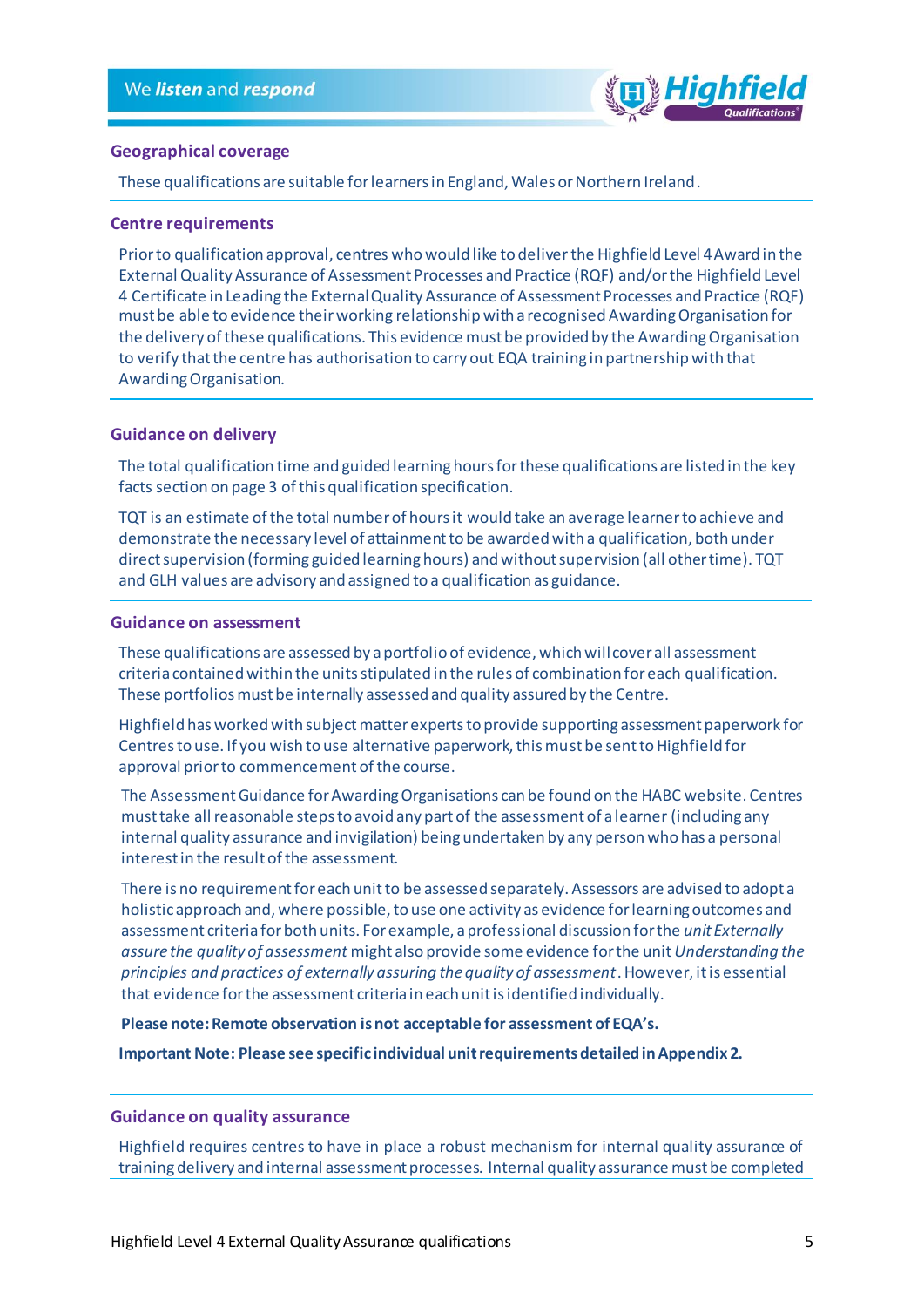

by an appropriately qualified person and that person must not have been involved in any aspect of the delivery or assessment of the course they are quality assuring.

## **Recognition of prior learning (RPL)**

Centres may apply to use recognition of prior learning or prior achievement to reduce the amount of time spent in preparing the learner for assessment.

For further information on how centres can apply to use RPL as described above, please refer to the Recognition of Prior Learning (RPL) policy in the members' area of the HABC website. This policy should be read in conjunction with this specification and all other relevant HABC documentation.

#### <span id="page-5-0"></span>**Assessor requirements**

Highfield Qualifications requires nominated assessors for this qualification to meet the following:

- hold the qualification (or previous equivalent qualification) they are assessing and have successfully assessed learners for other qualifications; have experience as a qualified quality assurance practitioner of carrying out internal or external quality assurance of qualifications for a minimum of two assessors
- have up-to-date working knowledge and experience of best practice in assessment and quality assurance
- hold one of the following qualifications or their recognised equivalent:
	- o Level 3 Award in Assessing Competence in the Work Environment, or
	- o Level 3 Certificate in Assessing Vocational Achievement, or
	- o A1 Assess candidate performance using a range of methods, or
	- o D32 Assess candidate performance and D33 Assess candidate using differing sources of evidence
- show current evidence of continuing professional development in assessment and quality assurance

## <span id="page-5-1"></span>**Internal quality assurance (IQA) requirements**

Highfield Qualifications requires internal quality assurers for this qualification to meet the following:

- have up-to-date working knowledge and experience of best practice in assessment and quality assurance
- hold one of the following assessor qualifications or their recognised equivalent:
	- o Level 3 Award in Assessing Competence in the Work Environment, *or*
	- o Level 3 Certificate in Assessing Vocational Achievement, *or*
	- o A1 Assess candidate performance using a range of methods, *or*
	- o D32 Assess candidate performance and D33 Assess candidate using differing sources of evidence.
- hold one of the following internal quality assurance qualifications or their recognised equivalent: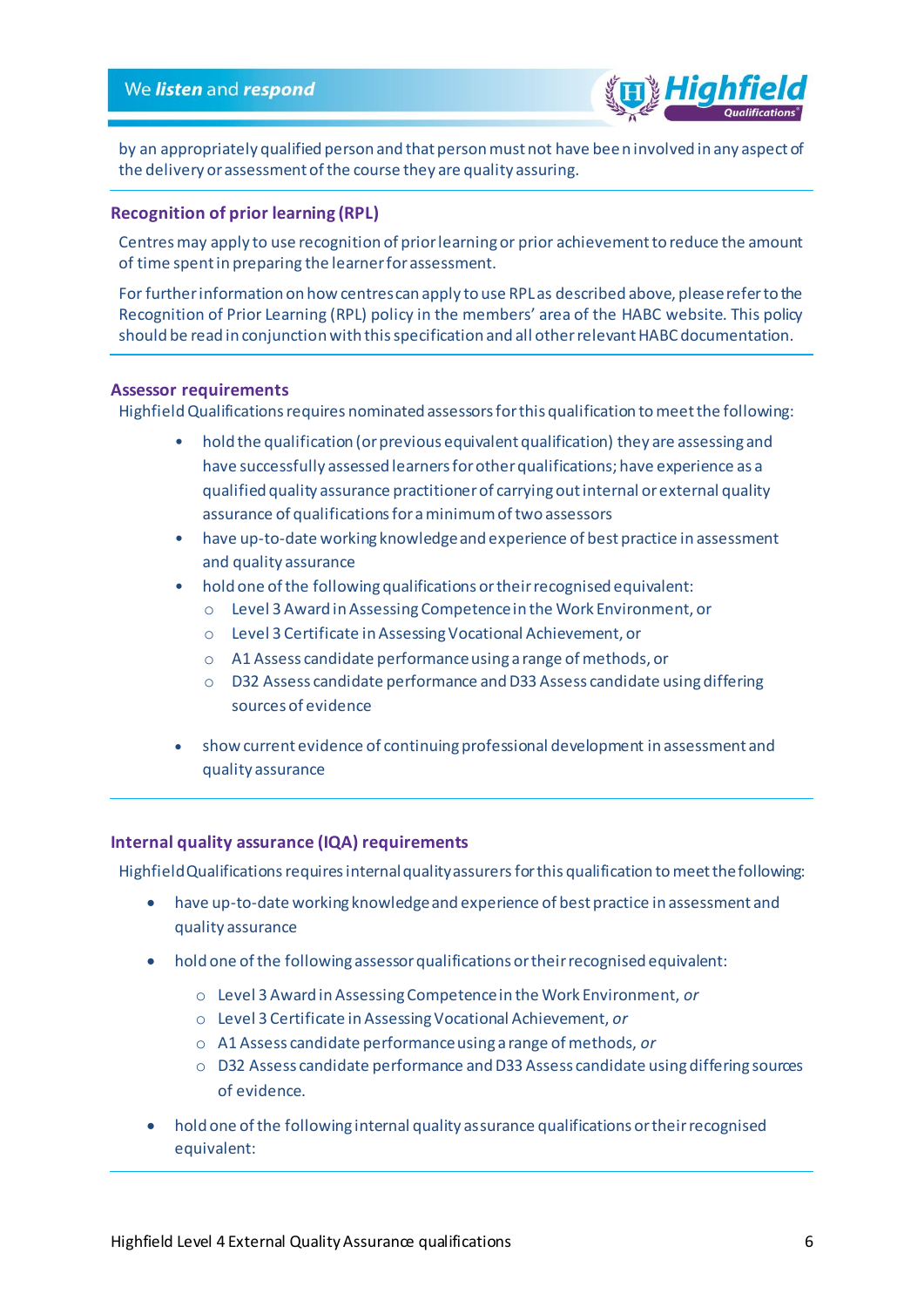

- o Level 4 Award in the Internal Quality Assurance of Assessment Processes and Practice, *or*
- o Level 4 Certificate in Leading the Internal Quality Assurance of Assessment
- o Processes and Practice, *or*
- o V1 Conduct internal quality assurance of the assessment process, *or*
- o D34 Internally verify the assessment process.
- show current evidence of continuing professional development in assessment and quality assurance.

#### <span id="page-6-0"></span>**Mapping to National Occupational Standards (NOS)**

Units 1 and 2 relate to: Learning and Development NOS Standard 12: Externally monitor and maintain the quality of assessment

Unit 3 relates to: MSC D6 Allocate and monitor the progress and quality of work in your area of responsibility.

## <span id="page-6-1"></span>**Reasonable adjustments and special considerations**

Highfield Qualifications has measures in place for learners who require additional support. Please refer to Highfield Qualifications' Reasonable Adjustments Policy for further information/guidance.

#### <span id="page-6-2"></span>**ID requirements**

It is the responsibility of the centre to have systems in place to ensure that the person taking an assessment is indeed the person they are claiming to be. All centres are therefore required to ensure that each learner's identification is checked before they undertake the assessment. Highfield Qualifications recommends the following as proof of a learner's identity:

- a valid passport (any nationality)
- a signed UK photocard driving licence
- a valid warrant card issued by HM forces or the police
- another photographic ID card, e.g. employee ID card, student ID card, travel card etc.

If a learner is unable to produce any of the forms of photographic identification listed above, a centre may accept another form of identification containing a signature, for example, a credit card. Identification by a third-party representative, such as a line manager, human resources manager or invigilator, will also be accepted.

## **For more information on learner ID requirements, please refer to Highfield Qualifications' Core Manual.**

#### <span id="page-6-3"></span>**Progression opportunities**

On successful completion of this qualification, learners may wish to continue their development by undertaking further qualifications within learning and development.

#### <span id="page-6-4"></span>**Useful websites**

• **[www.et-foundation.co.uk/](http://www.et-foundation.co.uk/)**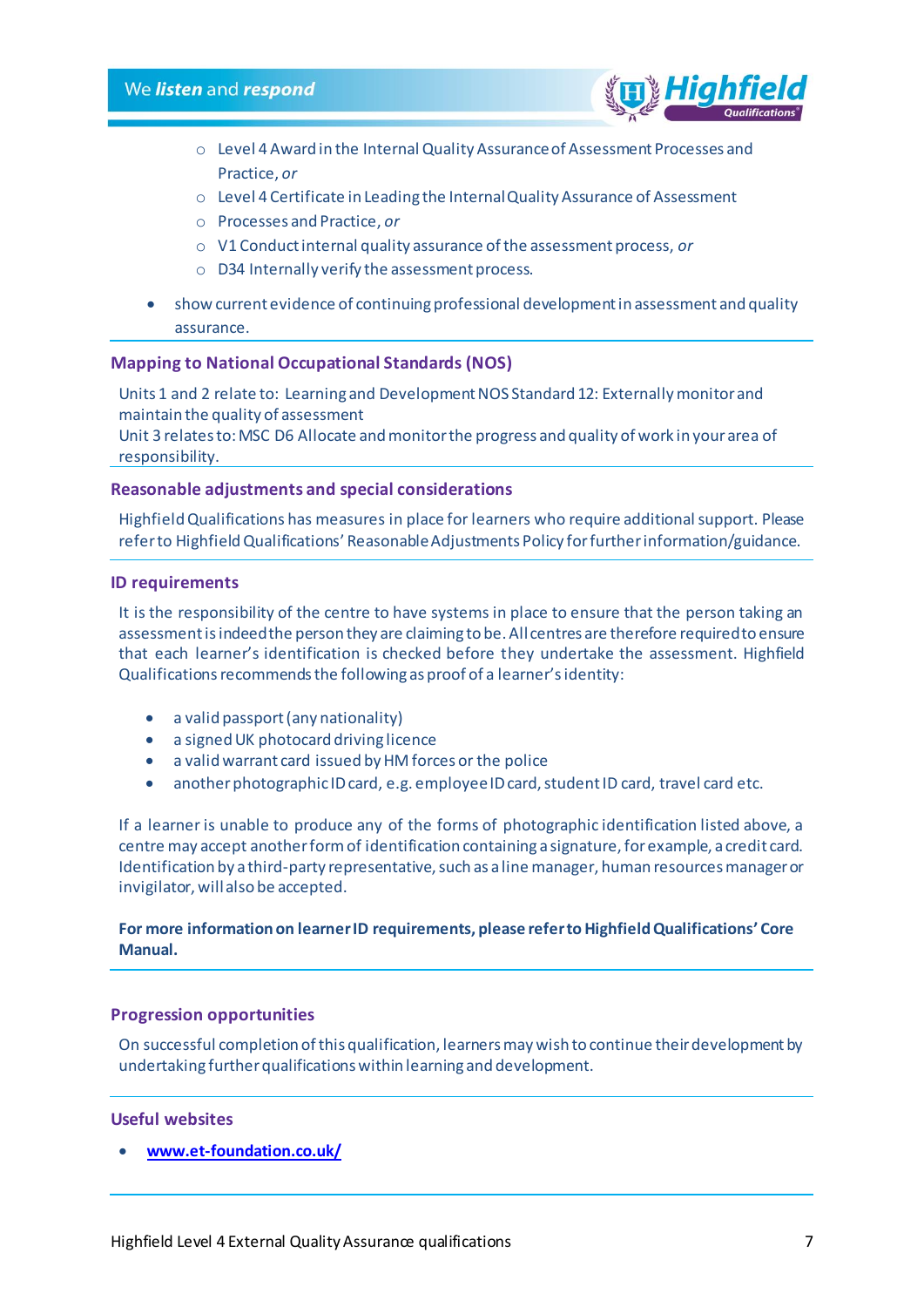

# <span id="page-7-0"></span>**Appendix 1: Qualification structure**

# **Highfield Level 4 Award in Understanding the External Quality Assurance of Assessment Processes and Practice (RQF)**

Learners are required to successfully complete **one** mandatory unit totaling 6 credits:

| Unit<br>reference | <b>Unit title</b>                                                                              | Level | <b>GLH</b> | <b>Credit</b> |
|-------------------|------------------------------------------------------------------------------------------------|-------|------------|---------------|
| F/601/5322        | Understanding the principles and practices of<br>externally assuring the quality of assessment |       | 45         | b             |

# **Highfield Level 4 Award in the External Quality Assurance of Assessment Processes and Practice (RQF)**

Learners are required to successfully complete **two**mandatory units totaling 12 credits:

| <b>Unit</b><br>reference | Unit title                                                                                     |   | <b>GLH</b> | <b>Credit</b> |
|--------------------------|------------------------------------------------------------------------------------------------|---|------------|---------------|
| F/601/5322               | Understanding the principles and practices of<br>externally assuring the quality of assessment | 4 | 45         | 6             |
| J/601/5323               | Externally assure the quality of assessment                                                    | 4 | 30         | ь             |

# **Highfield Level 4 Certificate in Leading the External Quality Assurance of Assessment Processes and Practice(RQF)**

Learners are required to successfully complete **three** mandatory units totaling 17 credits:

| <b>Unit</b><br>reference                                                                                     | <b>Unit title</b>                                                |                | <b>GLH</b> | <b>Credit</b> |
|--------------------------------------------------------------------------------------------------------------|------------------------------------------------------------------|----------------|------------|---------------|
| Understanding the principles and practices of<br>F/601/5322<br>externally assuring the quality of assessment |                                                                  | $\overline{4}$ | 45         | 6             |
| J/601/5323<br>Externally assure the quality of assessment                                                    |                                                                  | 4              | 30         | -6            |
| H/600/9674                                                                                                   | Plan, allocate and monitor work in own area of<br>responsibility | $\overline{4}$ | 25         |               |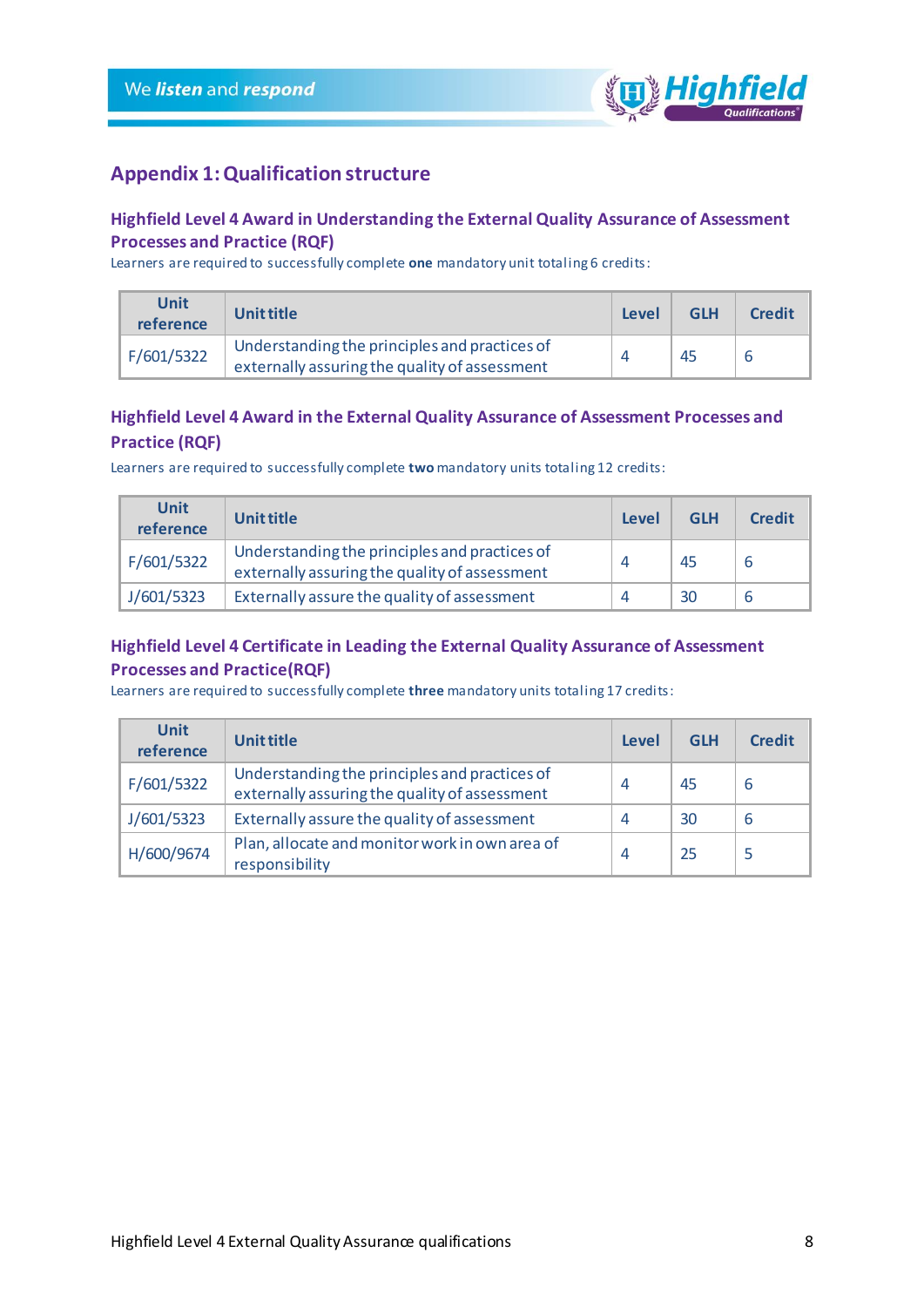

# <span id="page-8-0"></span>**Appendix 2:Qualification content**

# **Unit 1: Understanding the principles and practices of externally assuring the quality of assessment**

| Unit number: F/601/5322 |    |
|-------------------------|----|
| Credit:                 | 6  |
| GLH:                    | 45 |
| Level:                  | Δ  |

# **Unit Introduction**

The aim of this unit is to assess knowledge and understanding of the principles and practices that underpin the external quality assurance of assessment.

| <b>Learning Outcomes</b>                                                  | <b>Assessment Criteria</b>                                                                                                |  |
|---------------------------------------------------------------------------|---------------------------------------------------------------------------------------------------------------------------|--|
| The learner will:                                                         | The learner can:                                                                                                          |  |
| 1. Understand the context and principles of<br>external quality assurance | Analyse the functions of external quality<br>1.1<br>assurance of assessment in learning and<br>development                |  |
|                                                                           | Evaluate the key concepts and principles of<br>1.2<br>external quality assurance of assessment                            |  |
|                                                                           | Evaluate the roles of practitioners involved in<br>1.3<br>the quality assurance process                                   |  |
|                                                                           | Explain the regulations and requirements for<br>1.4<br>external and internal quality assurance in<br>own area of practice |  |
| 2. Understand how to plan the external<br>quality assurance of assessment | Evaluate the importance of planning and<br>2.1<br>preparing external quality assurance activities                         |  |
|                                                                           | Explain what an external quality assurance<br>2.2<br>plan should contain                                                  |  |
|                                                                           | Summarise the preparations that need to be<br>2.3<br>made for external quality assurance activities,<br>including         |  |
|                                                                           | information collection                                                                                                    |  |
|                                                                           | communications                                                                                                            |  |
|                                                                           | administrative arrangements                                                                                               |  |
|                                                                           | resources                                                                                                                 |  |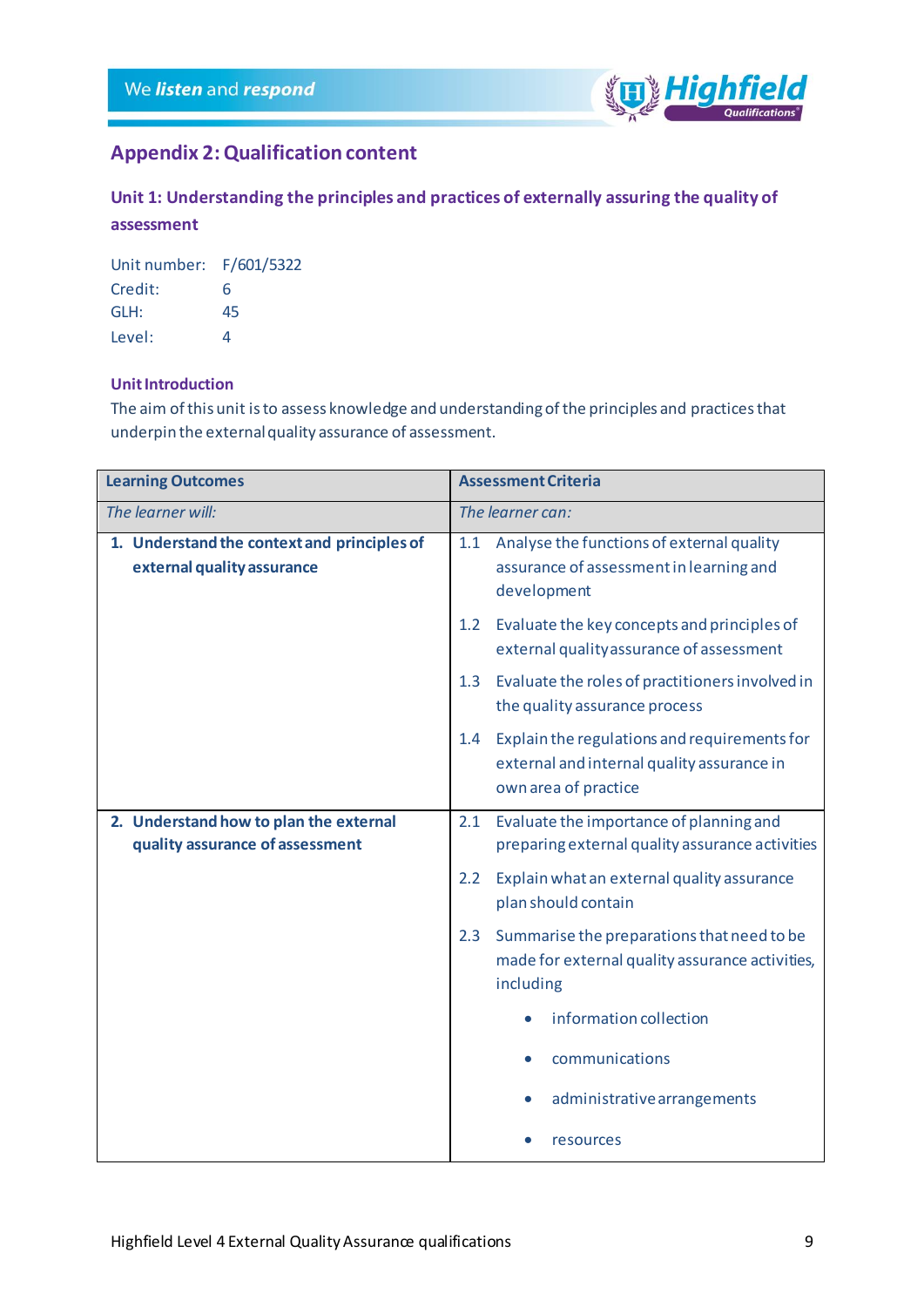

|    |                                                                                                         | 2.4 | Explain how to adapt external monitoring and<br>evaluation approaches to meet customer<br>need without compromising quality standards                                                    |
|----|---------------------------------------------------------------------------------------------------------|-----|------------------------------------------------------------------------------------------------------------------------------------------------------------------------------------------|
|    | 3. Understand how to externally evaluate the<br>quality of assessment and internal quality<br>assurance | 3.1 | Explain the procedures for externally<br>monitoring and evaluating internal quality<br>assurance arrangements and practices                                                              |
|    |                                                                                                         | 3.2 | Interpret the requirements for externally<br>monitoring and evaluating internal<br>assessment arrangements and practices                                                                 |
|    |                                                                                                         | 3.3 | Evaluate different techniques for externally<br>sampling evidence of assessment including<br>those that use technology                                                                   |
|    | 4 Understand how to externally maintain<br>and improve the quality of assessment                        | 4.1 | Critically compare the types of feedback,<br>support and advice that internal assignment<br>and quality assurance staff may need to<br>maintain and improve the quality of<br>assessment |
|    |                                                                                                         | 4.2 | Evaluate standardisation requirements<br>relevant to the external quality assurance of<br>assessment                                                                                     |
|    |                                                                                                         | 4.3 | Explain the importance of providing feedback,<br>support and advice to internal assessment<br>and quality assurance staff that is consistent<br>with standardisation requirements        |
|    |                                                                                                         | 4.4 | Explain the relevant procedures to follow<br>when there are disputes concerning quality<br>assurance and assessment                                                                      |
| 5. | <b>Understand how to manage information</b><br>relevant to external quality assurance                   | 5.1 | Evaluate the requirements for information<br>management, data protection and<br>confidentiality in relation to external quality<br>assurance                                             |
|    | 6 Understand the legal and good practice                                                                | 6.1 | Evaluate legal issues, policies and procedures                                                                                                                                           |
|    | requirements relating to external quality<br>assurance                                                  |     | that are relevant to external quality<br>assurance, including those for health, safety<br>and welfare                                                                                    |
|    |                                                                                                         | 6.2 | Critically compare different ways in which<br>technology can contribute to external quality<br>assurance                                                                                 |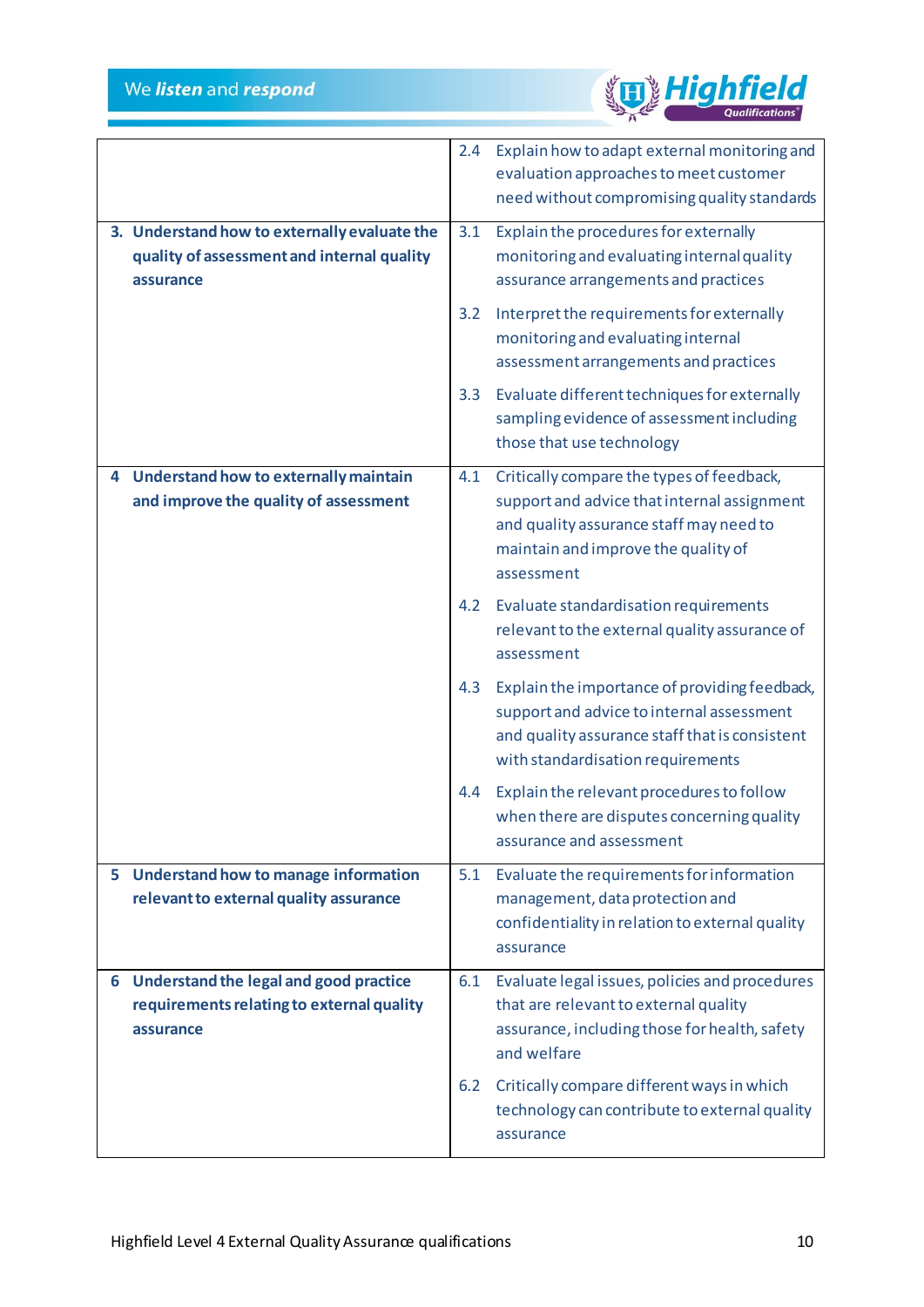We listen and respond



| 6.3 | Evaluate requirements for equality and                                                                                           |
|-----|----------------------------------------------------------------------------------------------------------------------------------|
|     | diversity and, where appropriate,                                                                                                |
|     | bilingualism, in relation to the external                                                                                        |
|     | quality assurance of assessment                                                                                                  |
| 6.4 | Explain the value of reflective practice and<br>continuing professional development in<br>relation to external quality assurance |
|     |                                                                                                                                  |

# **Additional unit guidance**

All learning outcomes must be assessed using methods appropriate to the assessment of knowledge and understanding.

There must be valid, authentic and sufficient evidence for all the assessment criteria. However, one piece of evidence may be used to meet the requirements of more than one learning outcome or assessment criterion.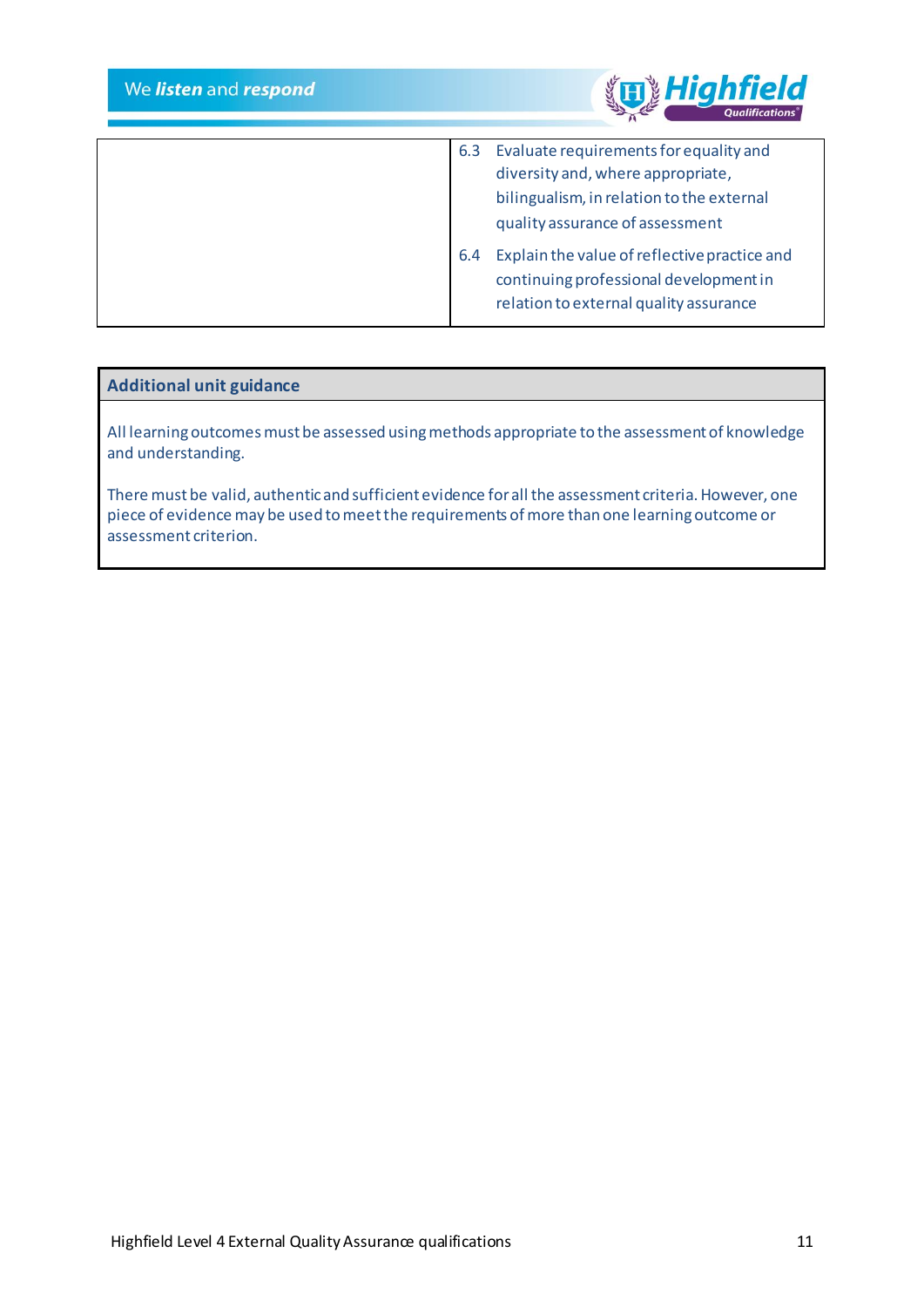

# **Unit 2: Externally assure the quality of assessment**

| Unit number: J/601/5323 |    |
|-------------------------|----|
| Credit:                 | 6  |
| GLH:                    | 30 |
| Level:                  | 4  |

## **Unit Introduction**

The aim of this unit is to assess performance in assuring the quality of assessment from outside an organisation or assessment centre, usually on behalf of an awarding organisation.

| <b>Learning Outcomes</b>                                                       | <b>Assessment Criteria</b>                                                                                        |  |  |
|--------------------------------------------------------------------------------|-------------------------------------------------------------------------------------------------------------------|--|--|
| The learner will:                                                              | The learner can:                                                                                                  |  |  |
| 1. Be able to plan the external quality<br>assurance of assessment             | Plan procedures for the external quality<br>1.1<br>assurance of assessment                                        |  |  |
|                                                                                | 1.2<br>Communicate procedures for external<br>quality assurance to the organisations and<br>individuals concerned |  |  |
|                                                                                | Ensure arrangements and resources are in<br>1.3<br>place for external monitoring and<br>evaluation                |  |  |
| 2. Be able to externally evaluate internal<br>quality assurance and assessment | 2.1<br>Carry out monitoring activities to quality<br>requirements                                                 |  |  |
|                                                                                | 2.2<br>Evaluate the quality of internal quality<br>assurance systems                                              |  |  |
|                                                                                | 2.3<br>Evaluate the quality of internal<br>administrative arrangements                                            |  |  |
|                                                                                | Evaluate the quality of internal staffing and<br>2.4<br>internal staff expertise and competence                   |  |  |
|                                                                                | Determine whether assessment<br>2.5<br>arrangements, methods and decisions meet<br>quality requirements           |  |  |
| 3. Be able to maintain and improve internal                                    | Provide staff with feedback, advice and<br>3.1                                                                    |  |  |
| quality assurance processes                                                    | support which help them maintain and<br>improve the quality of assessment                                         |  |  |
|                                                                                | Apply procedures for the standardisation of<br>3.2<br>assessment practices and outcomes                           |  |  |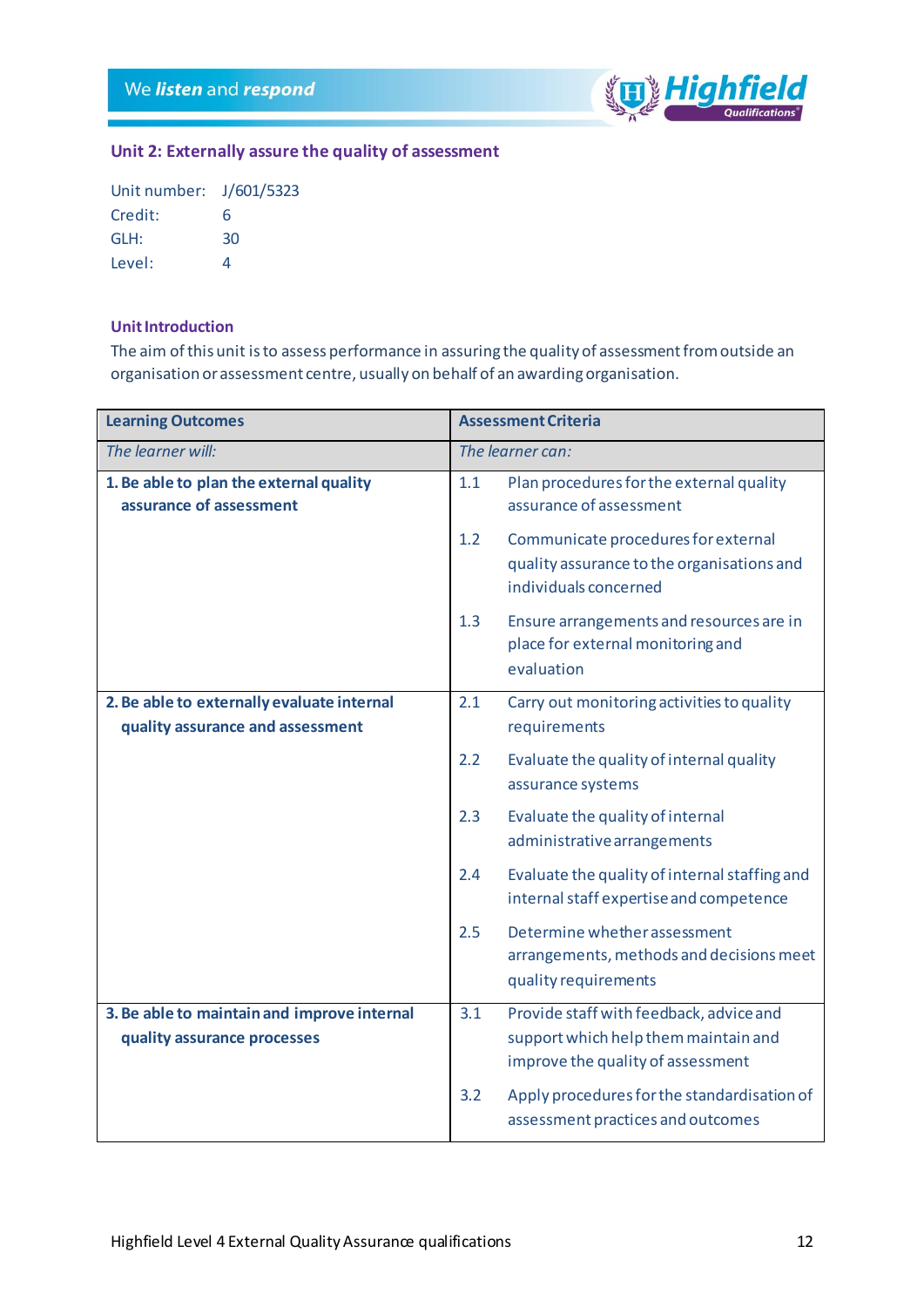

|                                                                                              | 4.1 |                                                                                                                                              |
|----------------------------------------------------------------------------------------------|-----|----------------------------------------------------------------------------------------------------------------------------------------------|
| 4. Be able to manage information relevant to<br>the external quality assurance of assessment |     | Apply procedures for recording, storing,<br>reporting information relating to external<br>quality assurance                                  |
|                                                                                              | 4.2 | Apply procedures to maintain<br>confidentiality of information relating to<br>external quality assurance                                     |
| 5. Be able to maintain legal and good practice                                               | 5.1 | Apply policies, procedures and legislation                                                                                                   |
| requirements when externally monitoring                                                      |     | relevant to the external quality assurance of                                                                                                |
| and maintaining the quality of assessment                                                    |     | assessment, including those for health,<br>safety and welfare                                                                                |
|                                                                                              | 5.2 | Apply requirements for equality and<br>diversity and, where appropriate,<br>bilingualism, to the external quality<br>assurance of assessment |
|                                                                                              | 5.3 | Critically reflect on own practice in<br>externally assuring the quality of<br>assessment                                                    |
|                                                                                              | 5.4 | Maintain the currency of own expertise and<br>competence as relevant to external quality<br>assurance                                        |

# **Additional unit guidance**

All learning outcomes in this unit must be assessed using methods appropriate to the EQA trainee's performance. These must include:

- observation of performance;
- examining products of work; and
- questioning.

Direct evidence of this kind may be supplemented, where necessary, by professional discussion, reflective accounts or witness testimony.

Simulations are not allowed.

To generate evidence, trainees must be carrying out external quality assurance of organisations or assessment centres.

Remote observation is not acceptable for assessment of EQAs; in other words, the assessor and the trainee EQA must be in the same location at the same time when observations are being carried out.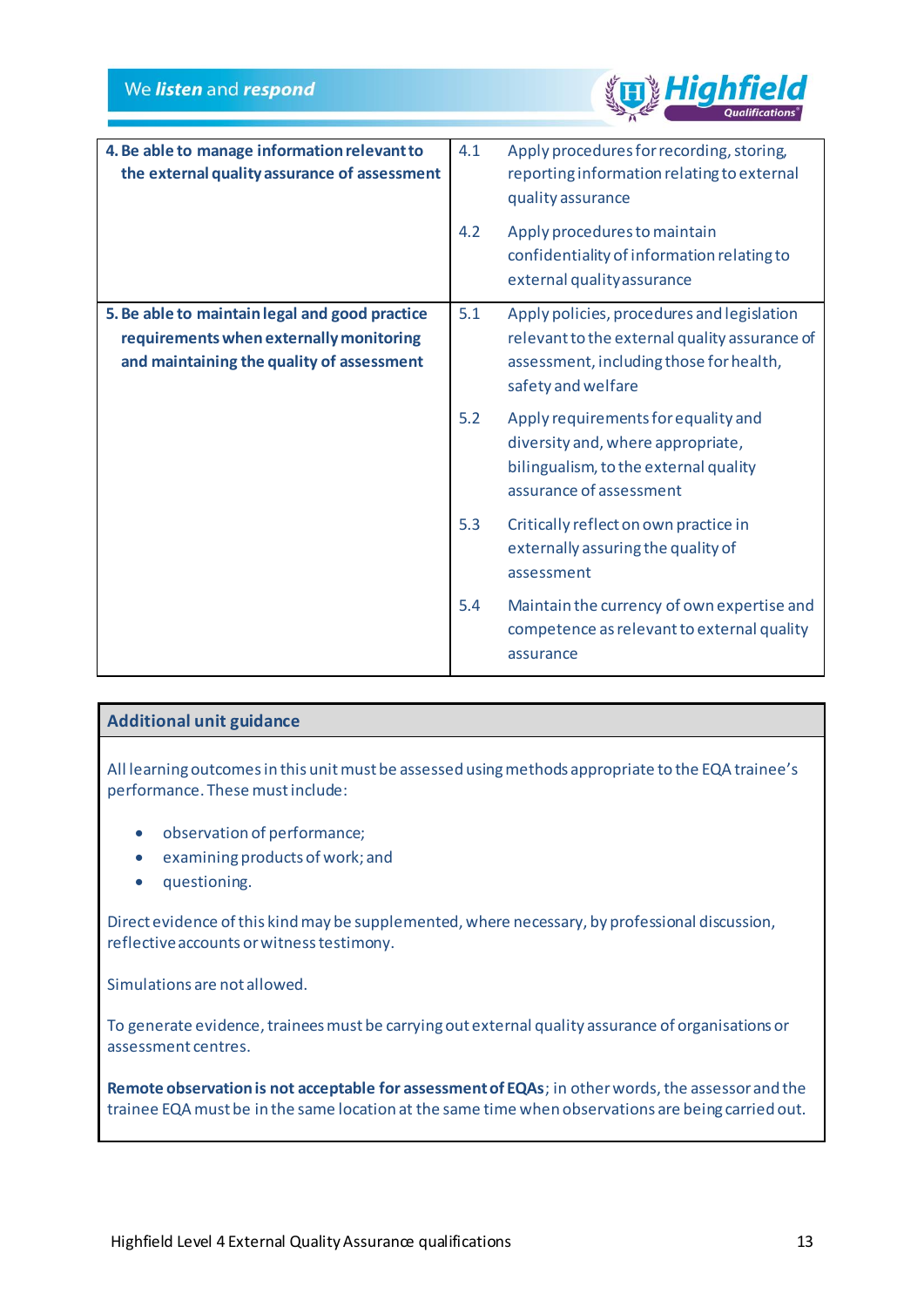# We listen and respond



There must be valid, authentic and sufficient evidence for all the assessment criteria. Holistic assessment is encouraged and one piece of evidence may be used to meet the requirements of more than one learning outcome or assessment criterion.

Evidence must come from performance in the work environment.

**There must be evidence of carrying out at least two external centre visits, including the preparation for, and actions after, the visit itself.**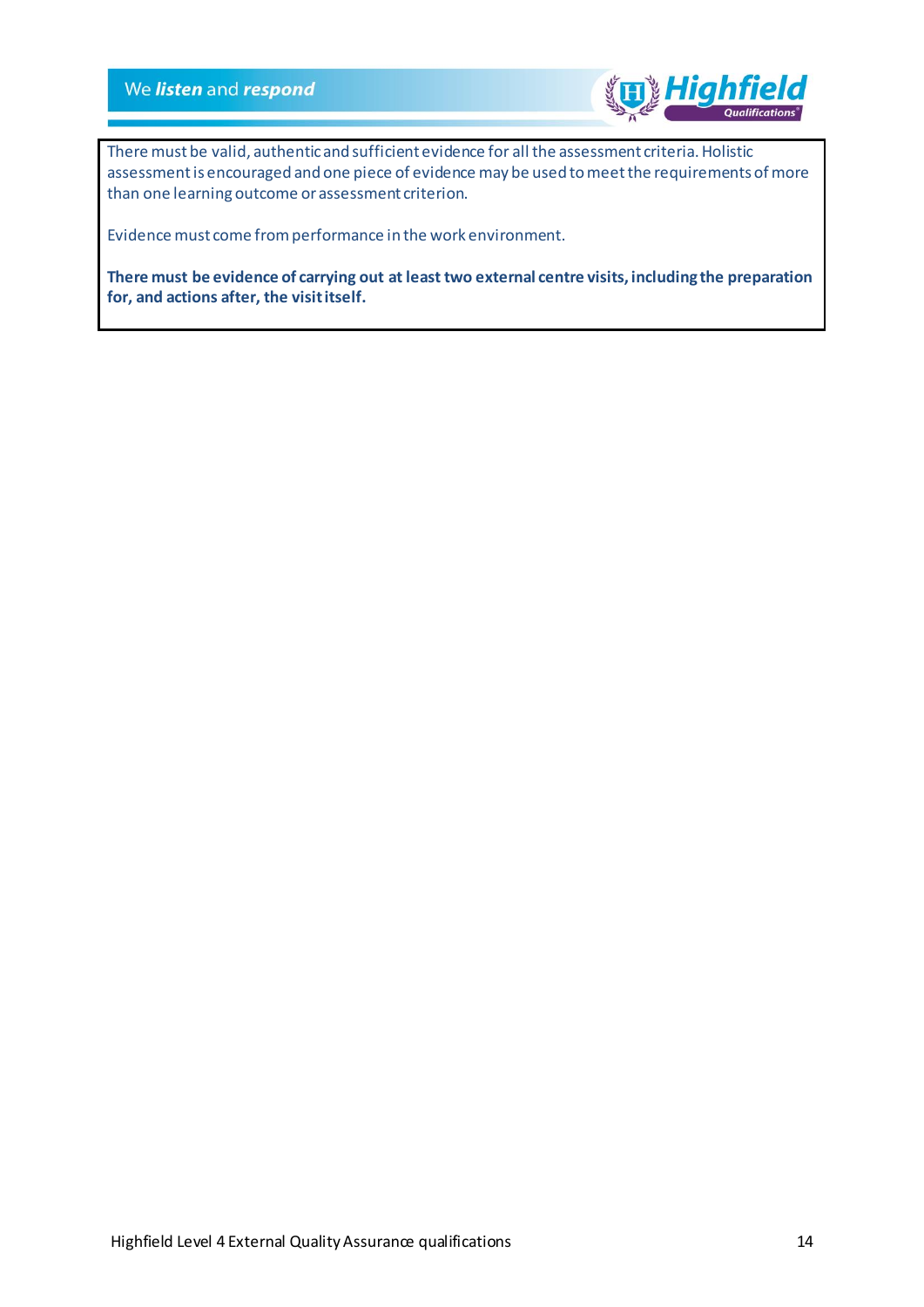

# **Unit 3: Plan, allocate and monitor work in own area of responsibility**

| Unit number: H/600/9674 |    |  |  |
|-------------------------|----|--|--|
| Credit:                 | 5  |  |  |
| GLH:                    | 25 |  |  |
| Level:                  | 4  |  |  |

# **Unit Introduction**

The aim of this unit is to assess performance in leading the work of a team responsible for the external quality assurance of assessment centres.

| <b>Learning Outcomes</b>                                                                                                                                         | <b>Assessment Criteria</b>            |                                                                                                                                  |  |
|------------------------------------------------------------------------------------------------------------------------------------------------------------------|---------------------------------------|----------------------------------------------------------------------------------------------------------------------------------|--|
| The learner will:                                                                                                                                                | The learner can:                      |                                                                                                                                  |  |
| 1. Be able to produce a work plan for own area<br>of responsibility                                                                                              | 1.1                                   | Explain the context in which work is to be<br>undertaken                                                                         |  |
|                                                                                                                                                                  | 1.2                                   | Identify the skills base and the resources<br>available                                                                          |  |
|                                                                                                                                                                  | 1.3                                   | Examine priorities and success criteria<br>needed for the team                                                                   |  |
|                                                                                                                                                                  | 1.4                                   | Produce a work plan for own area of<br>responsibility                                                                            |  |
| 2. Be able to allocate and agree responsibilities<br>with team members                                                                                           | 2.1                                   | Identify team members' responsibilities for<br>identified work activities                                                        |  |
|                                                                                                                                                                  | 2.2                                   | Agree responsibilities and SMART (Specific,<br>Measurable, Achievable, Realistic and<br>Time-bound) objectives with team members |  |
| 3. Be able to monitor the progress and quality<br>3.1<br>of work in own area of responsibility and<br>quality of work<br>provide feedback<br>3.2<br>team members | Identify ways to monitor progress and |                                                                                                                                  |  |
|                                                                                                                                                                  |                                       | Monitor and evaluate progress against<br>agreed standards and provide feedback to                                                |  |
| 4. Be able to review and amend plans of work                                                                                                                     | 4.1                                   | Review and amend work plan where                                                                                                 |  |
| for own area of responsibility                                                                                                                                   |                                       | changes are needed                                                                                                               |  |
|                                                                                                                                                                  | 4.2                                   | Communicate changes to team members                                                                                              |  |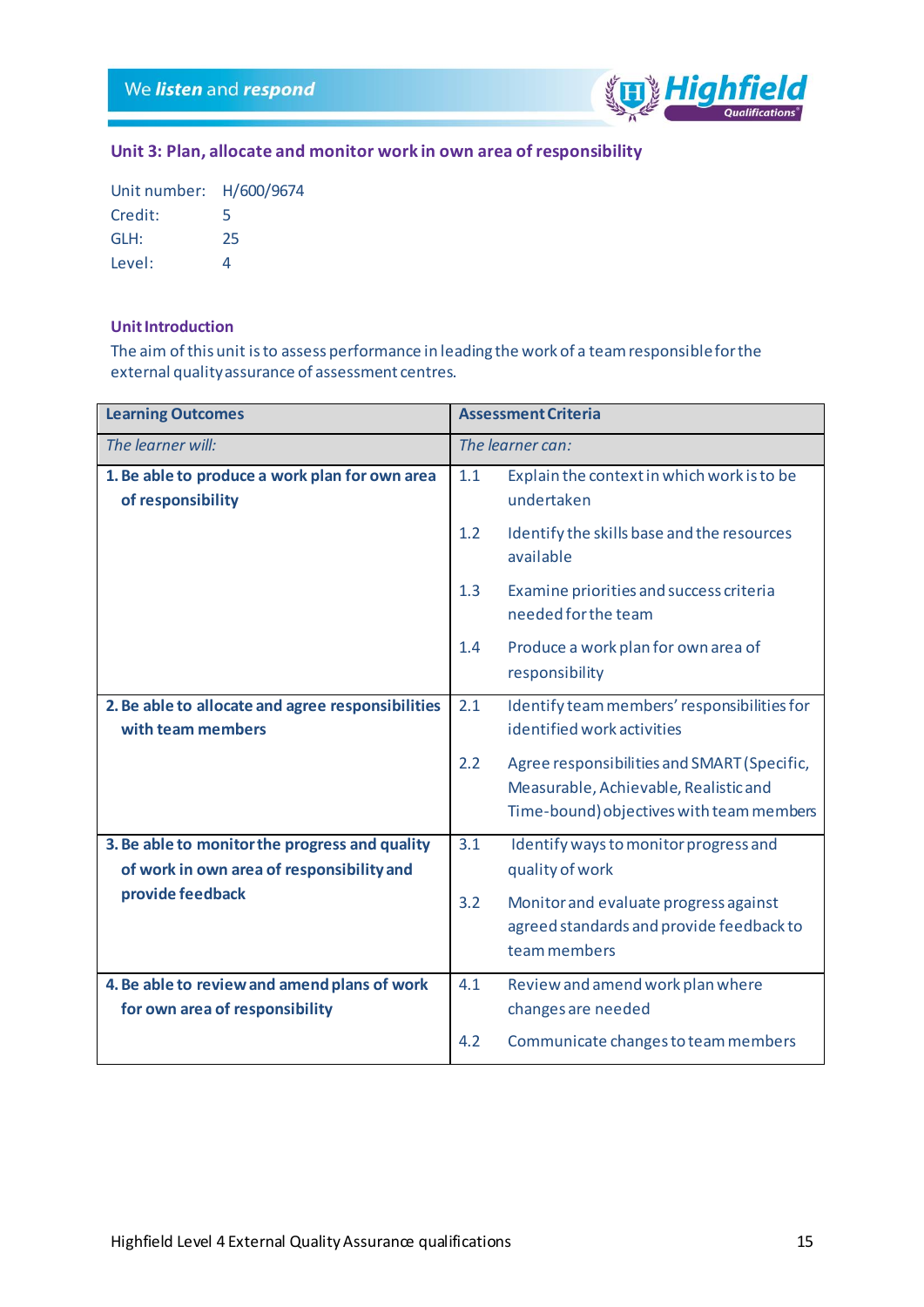

# **Additional unit guidance**

All learning outcomes in this unit must be assessed using methods appropriate to the EQA trainee's performance. These must include:

- observation of performance;
- examining products of work; and
- questioning.

Direct evidence of this kind may be supplemented, where necessary, by professional discussion, reflective accounts or witness testimony.

There must be valid, authentic and sufficient evidence for all the assessment criteria. Holistic assessment is encouraged and one piece of evidence may be used to meet the requirements of more than one assessment criterion.

Evidence must come from performance in the work environment.